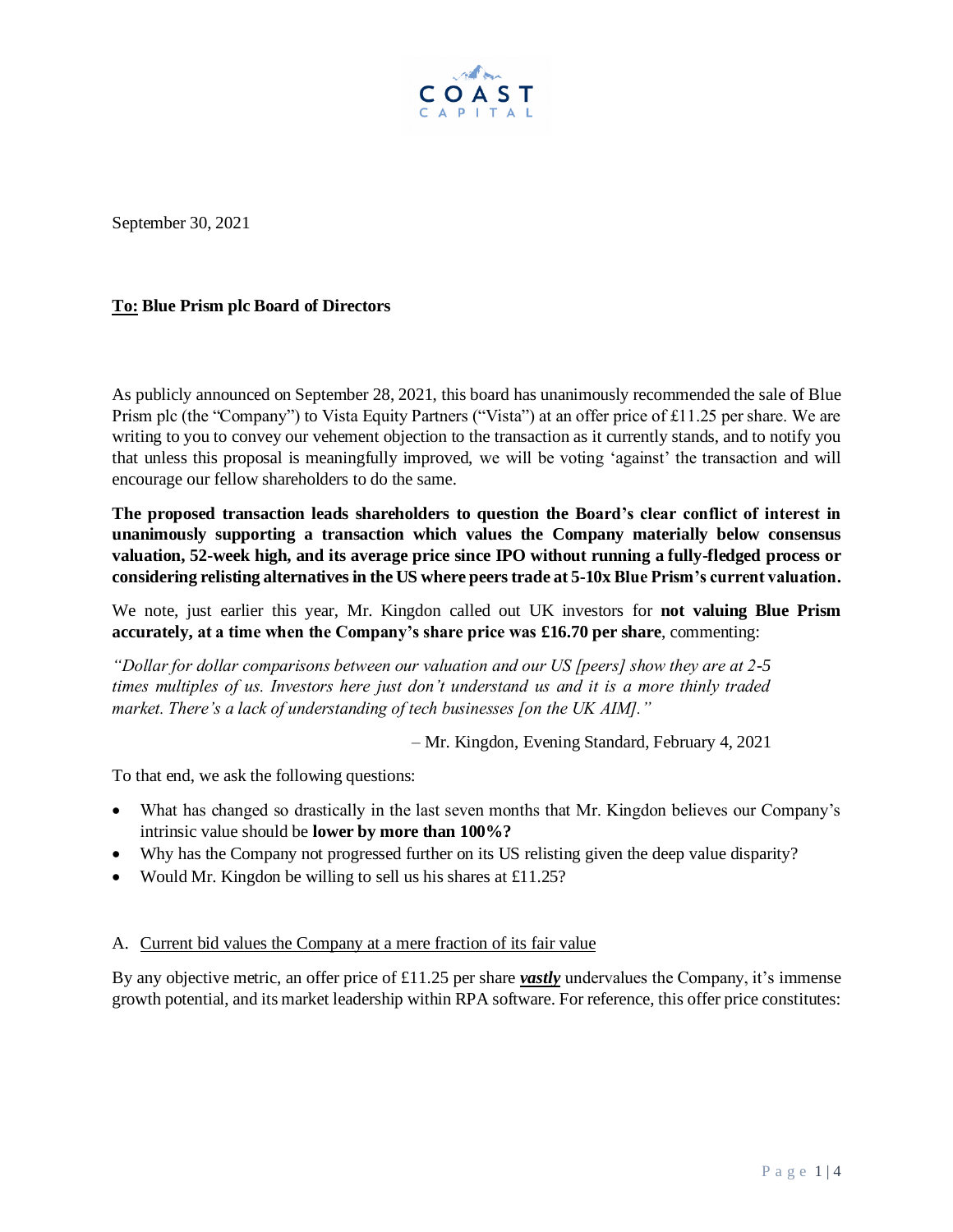

- **5% discount** to the prevailing share price of £11.90 on September 27 prior to the announcement
- **11% discount** to the Company's 1 year volume-weighted average price of  $\text{\textsterling}12.58<sup>1</sup>$
- **10% discount** to the Company's overall volume-weighted average price since IPO of £12.48<sup>1</sup>
- **40% discount** to the Company's 52-week high price of £18.86 on January 11, 2021<sup>1</sup>
- **22% discount** to the average analyst target price of c. £14.50 (per Bloomberg as of September 27)
- **25% discount** to Investec's target price of £15.00 (the Company's corporate broker)

The Company mentions that the offer is at a 35.2% premium to the unaffected price as of August 27, yet fails to mention that the Company's share price in August 2021 was close to its lowest trading levels in four years. The optically high premium serves as a mere guise for an exceptionally low unaffected share price.

On EV/Revenue metrics, the undervaluation becomes even more stark. Vista's offer price values the Company at **5.0x EV / next twelve month (NTM) revenues, an alarming 80% discount** to the trading levels of peers in the US with similar growth profiles. Despite a thorough search, we are yet to find a transaction comparable over the last three years that has transpired at such low a valuation. We also note that 5.0x EV/Revenue would be the *lowest* valuation multiple paid by Vista for any acquisition in the last four years, despite Blue Prism's higher growth profile and more defensible business model vis-à-vis several other Vista target companies.

In light of these facts, it truly surprises shareholders that the Board is willing to recommend an offer price of only £11.25 per share for the Company – a high-growth subscription software business with marketleading customer loyalty, which grew 22% YoY through July 2021 despite the several 'COVID and competitive headwinds' you mention in the offer announcement letter.

Per our conservative valuation analysis, we believe that a fair value multiple for the Company is in the range of **7.0x to 10.0x EV / NTM Revenue, representing an offer price of £15.00 to £20.00 per share**. This price accurately values the Company while also taking into account execution risks incurred by the acquirer around a post-acquisition turnaround.

## B. Rushed and inexhaustive sale process

Per the offer announcement letter, Vista entered into a confidentiality agreement with the Company on June 8, at a time when the Company was trading close to its lowest levels in four years. Furthermore, this indicates that the entire sale process was completed in a mere sixteen weeks, and led by a CEO who (by his own admission) was supposed to be serving at Blue Prism *only* in an intermediate and temporary capacity.

The lack of strategic acquirers in the sale process (many of whom have been active buyers of RPA software companies in recent months) is indicative of a limited process. The offer letter mentions the strategic rationale around merging with TIBCO and using a joint R&D and sales & marketing budget. If indeed true, then why not consider merging with a larger strategic acquirer with larger budgets, who would invariably pay a higher price for the Company on account of better synergies and lower cost of capital?

This flawed sale process mirrors Vista's recent acquisition of Pluralsight Inc. in March 2021, wherein Vista increased their final offer price after strong opposition from shareholders to their initial low-ball bid. It's notable that Pluralsight's advisor was also Qatalyst Partners, who were able to secure an acquisition multiple of 9.0x EV/ NTM Revenue for Pluralsight (a lower-growth and less defensible business versus Blue Prism). Why have they fallen so short in securing a similar valuation for our Company?

 $1$  All analysis periods are prior to August 27, 2021 (the last unaffected trading date)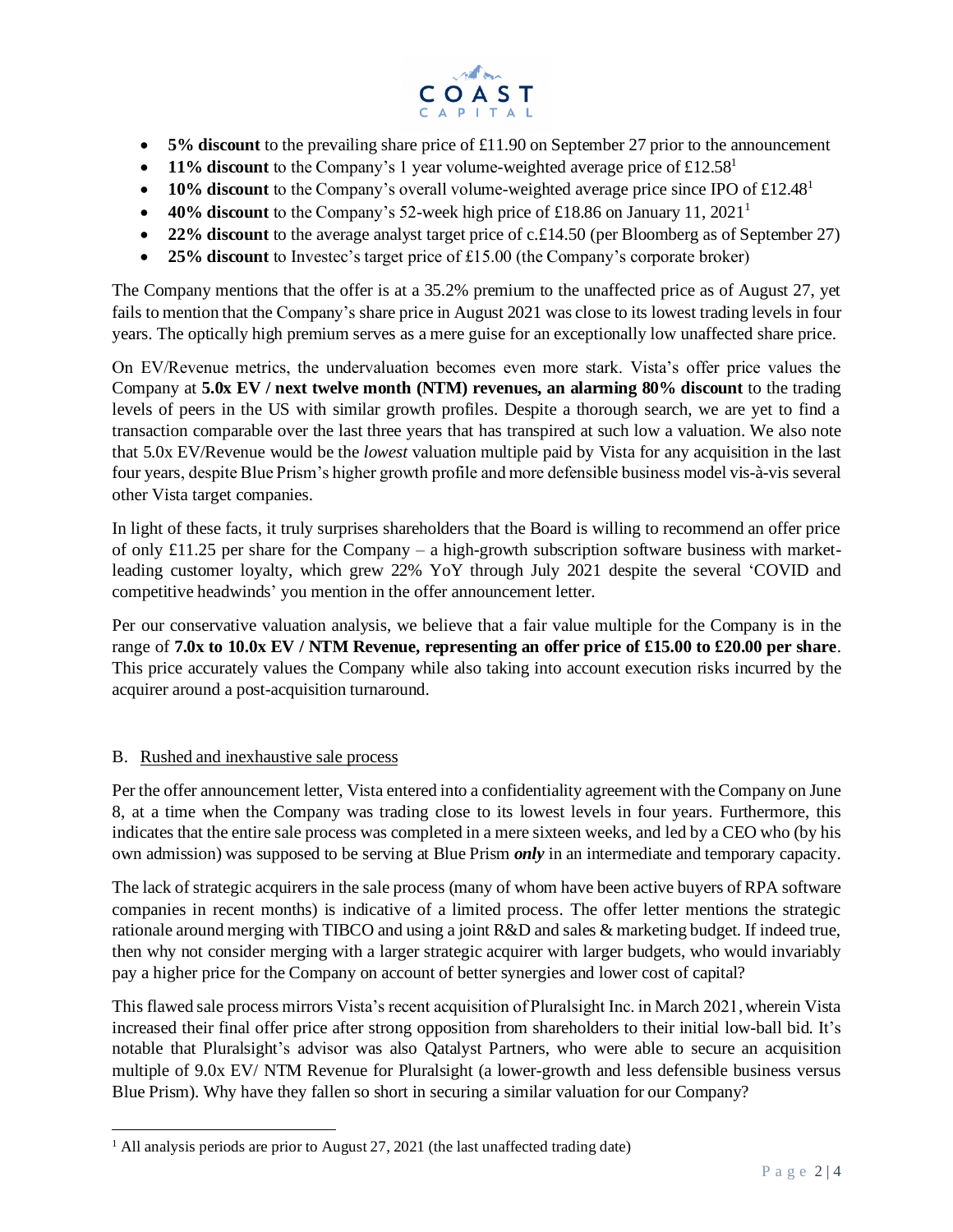

## C. Multiple conflicts of interest and questionable prerogatives

We believe there are multiple conflicts of interest in the Board's recommendation to accept Vista's offer price, and the Board has to clearly answer the following questions ahead of the vote:

- What has been Murray Rode's involvement in the sale process (given his prior executive role at TIBCO and relations with Vista)? What equity stake does he hold in Vista's investment in TIBCO?
- What economic incentives have been offered to the Company's management team? Has the management team been offered any post-closing equity stakes? We note troubling similarities here to the Vista / Mindbody, Inc. transaction which went to litigation in September 2020, and need clarity from Blue Prism's management absolving them of any fiduciary duty shortcomings. 2
- What valuation analyses has Qatalyst Partners performed to justify the inconceivably low offer price and acquisition multiple? Is Qatalyst Partners truly an objective advisor given their longstanding relations with Vista? Has the Company secured an independent fairness opinion?
- How exhaustive was the sale process and why were strategic acquirers not involved?
- What alternatives were considered in addition to an outright sale? Why has the Company not progressed on its efforts to relist in the US?
- How actively has the Company searched for a CEO replacement candidate for Mr. Kingdon? Why was this not done before running an outright sale process?

As evident above, the Board's recommendation to accept the low-ball bid from Vista is truly surprising, raises more questions than it answers, and provides no value to long-suffering (yet once hopeful) shareholders who remain below their average cost basis.

In our previous correspondences, we have communicated the operational improvement plan that we developed with sector experts and prior management team members over several months. Within this plan, we have prepared a thorough list of new management candidates who would bridge key product gaps and reinvigorate the Company's go-to-market and sales strategies. We also note the departure of several sales leaders (especially in the US) who were frustrated with the Company's current management team and sales leadership in the UK, but would be inclined to re-join the Company under a new and more dynamic management team. We believe a successful execution of this turnaround plan can materialize growth rates exceeding that of peers such as UiPath and Automation Anywhere, and **drive 300%+ returns for shareholders over the next three years**, far exceeding the paltry acquisition 'premium' offered by Vista's opportunistic bid.

We also note that Coast Capital had been mis-quoted in recent weeks as having unshakable faith in the management and Board of the Company. Like all investors, we are very aware of Mr. Kingdon's conflicted roles as Chairman and CEO, and his many failures - to fill key product gaps, respond to client requests in developing required functionalities, ensure that the stock is quoted on a suitable exchange (and not a tertiary one), or even engage with clients (communication does not seem to come naturally to Mr. Kingdon). More worryingly, we note of many great and talented executives who have departed from the company given this shared view. We have great faith however in a great pool of talented managers and employees still at the Company that can and must be elevated to deliver on the Company's potential, and have identified leading executives, and top leadership candidates whom we have every faith can help to address the problems that Mr. Kingdon does not even seem able to acknowledge. All of this is a poor reflection on the Board as well.

<sup>&</sup>lt;sup>2</sup> Vista's acquisition of Mindbody, Inc. went to litigation in Sep-20 for fiduciary duty claims against Mindbody's CEO for favoring Vista in the sale process for short-term liquidity and post-closing employment / equity [\(source\)](https://www.jdsupra.com/legalnews/fraud-on-the-board-ii-conflicted-ceo-20558/)